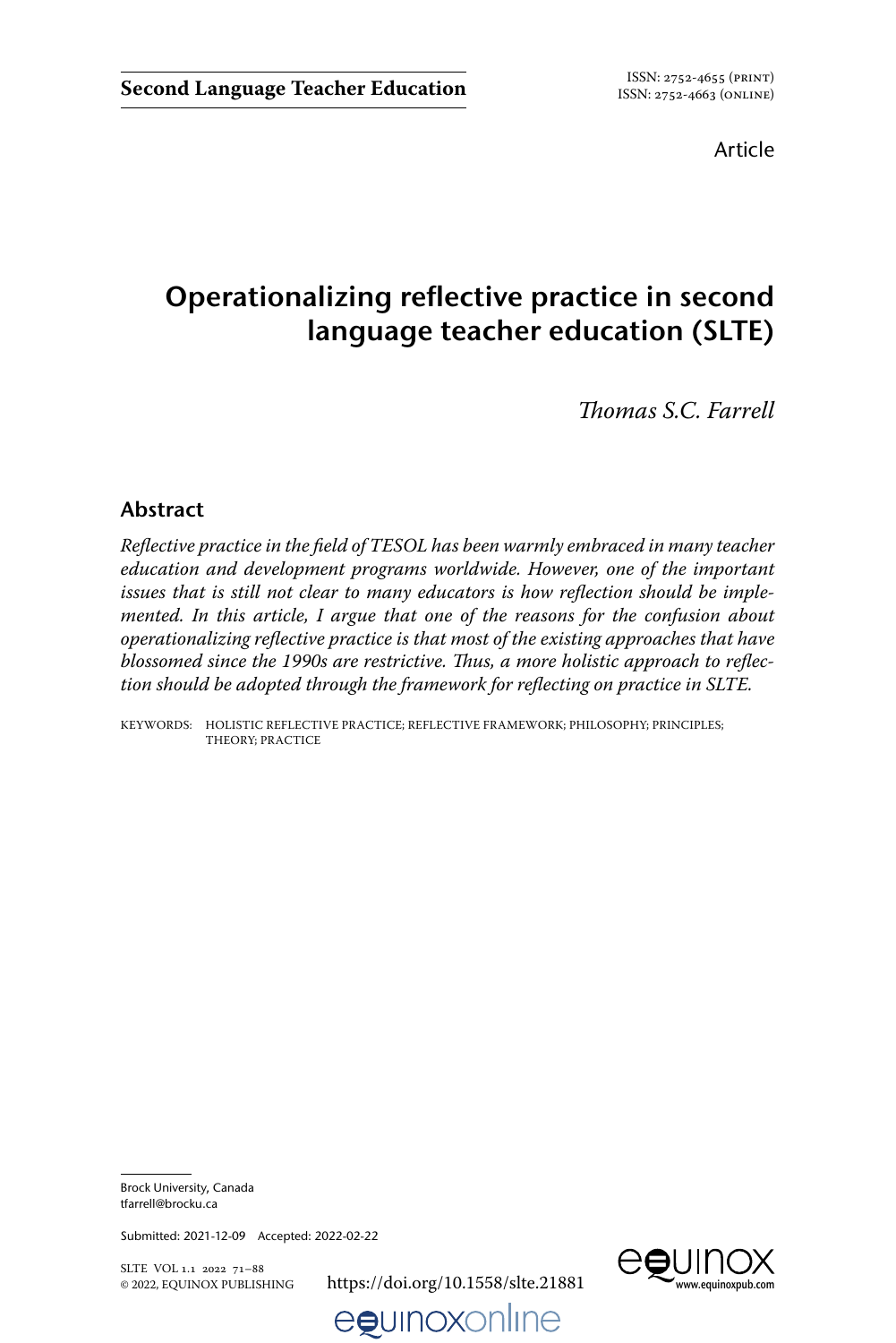### 1 Introduction

The capacity of being able to reflect is now seen as an important part of a language teacher's education and training. Indeed, in one extensive review of the literature on second language teacher education (SLTE), Wright (2010, p. 267) points out that the goal of SLTE is to produce 'reflective teachers, in a process which involves socio-cognitive demands to introspect and collaborate with others, and which acknowledges previous learning and life experience as a starting point for new learning'. A flurry of different typologies and approaches of encouraging teachers to reflect on their practice developed in the field of general education and many have been embraced by the field of TESOL. However, I believe that most of these existing approaches are very narrow and, as such, a more holistic approach to reflection should be adopted through the framework for reflecting on practice in SLTE (Farrell, 2015). In this paper, I outline and discuss the holistic framework and how it can be implemented successfully in the field of TESOL. I also illustrate some research findings that highlight each stage of the holistic framework.

## 2 Operationalizing Reflective Practice

Reflection is now widely acknowledged as an essential component of many second language teacher education programs worldwide because, as Freeman (2016, p. 208) maintains, reflection offers a way into the less 'accessible aspects of teacher's work'. Over the years, many different approaches and methods have been proposed as to how teachers can reflect, yet most of these restrict reflection to a retrospective role focusing on what works or does not work in the classroom while all the time overlooking the inner lives of teachers. Although these approaches may offer a structured way into reflection especially for some novice teachers, I believe there is a danger that we are confining reflection in a bubble to a 'fix-it' approach or a repairing of some perceived deficit in teaching that separates the teacher from the act of teaching. As Freeman (2016, p. 217) pointed out, SLTE needs to move away from such an emphasis on 'post-mortem reflection' and 'reflection-as-repair' that confines reflection to problem solving and only the technical competencies of teaching that ignores the inner lives of teachers. If we continue to ignore the inner lives of teachers as we always have in the field of TESOL with the push to follow mandated curriculum and the like, we will not be able to counteract teacher burnout, which is why reflective practice was originally developed and reinstated in the 1980s. Pre-service (and inservice) teachers need to be encouraged to think about themselves and their teaching that includes activation of their feelings,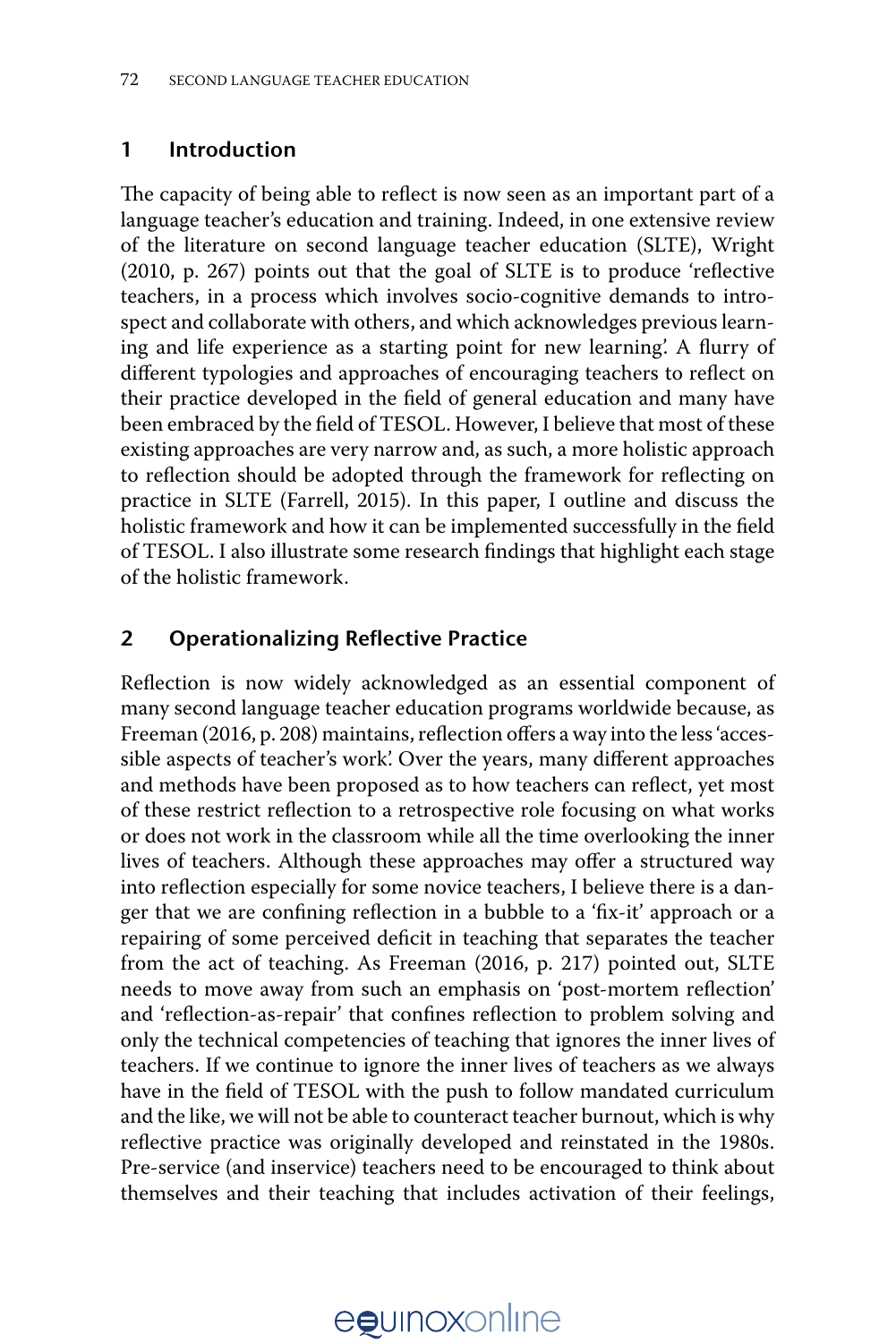emotions, or the affective side of reflection, so that they can develop the inner resources to meet future challenges in the profession. Implementing a holistic approach to teacher reflection produces more integrated second language teachers with self-awareness and understanding to be able to interpret, shape, and reshape their practice.

One such promising holistic approach for TESOL teachers is Farrell's (2015) *framework for reflecting on practice*. This framework is different from many other approaches because it encompasses a holistic approach to reflection that focuses not only on the intellectual, cognitive, and metacognitive aspects of practice that many other approaches are limited to, but also on the spiritual, moral, and emotional non-cognitive aspects of reflection that acknowledges the inner lives of teachers (Farrell, 2015). Teacher educators can encourage preservice (and inservice) teachers to use the framework as a lens through which they can view their professional (and even personal) worlds, and what has shaped their professional lives as they become more aware of their philosophy, principles, theories, and practices, and how these impact issues inside and beyond practice. Each of these stages is explained as follows:

#### 2.1 Philosophy

Philosophy, the first stage/level of the framework, can be considered a window to the roots of a teacher's practice because having a philosophy of practice means each observable behavior has a reason that guides it even if the teacher does not articulate this reason. This first stage of reflection within the framework examines the 'teacher-as-person' and suggests that professional practice, both inside and outside the classroom, is invariably guided by a teacher's basic philosophy and that this philosophy has been developed since birth. Thus, to be able to reflect on our basic philosophy, we need to obtain self-knowledge and we can access this by exploring, examining, and reflecting on our background – from where we have evolved – such as our heritage, ethnicity, religion, socioeconomic background, family, and personal values that have combined to influence who we are as language teachers. As such, teachers talk or write about their own lives and how they think their past experiences may have shaped the construction and development of their basic philosophy of practice.

Because of this basic level of reflecting on philosophy to gain selfknowledge, we must become more self-aware through telling our autobiographical stories: these include accounts of who we are and how and why we decided to become teachers. At this first stage, it may be an idea for teachers to write their reflections (reflective journal writing) first before sharing them orally or in writing. The act of writing itself has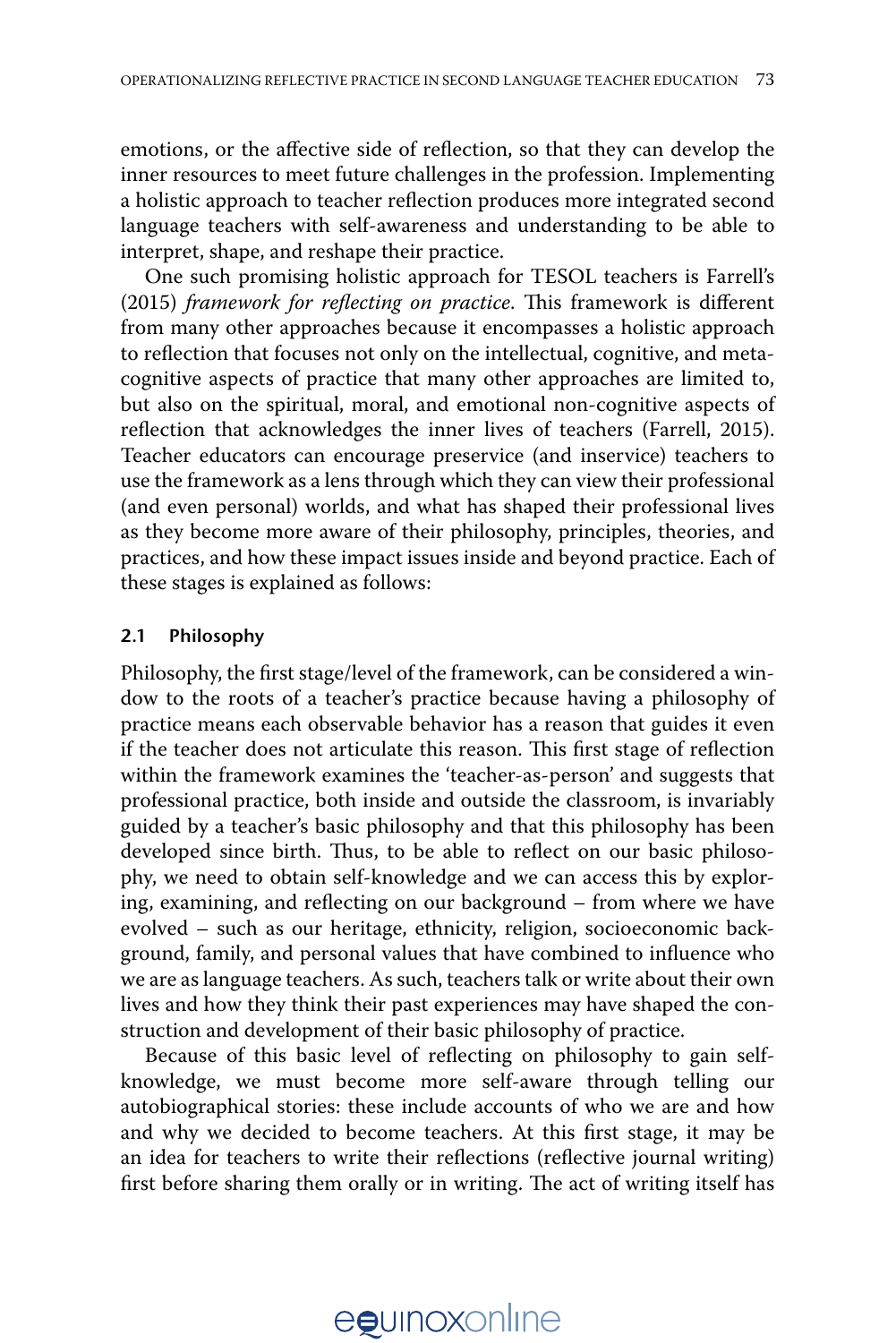a built-in reflective mechanism where teachers are forced to stop for a moment and consider what they will write and after they have written they can consider again what is in print on the page. As I have written previously, over time such reflective writing can lead to a clarification of the teachers' understanding of their philosophy, values, ethics, and assumptions that underlie their practice. When teachers write about their own lives and how they think their past experiences may have shaped the construction and development of their basic philosophy of practice, they will then be able to critically reflect on their practice because they will become more mindful and self-aware of their past.

Lim (2011), using autobiographical essays, reported how pre-service TESOL teachers reflected on their own personal histories in relation to their professional identity origin, formation, and development in a Korean context. Lim (2011, p. 979) concluded that teacher identity formation is an ongoing process of 'identification and negotiation of self-images, prior experiences in learning and teaching, and the roles and credentials of teacher promoted by institutional and broader social practices'. In addition, Liu and Xu (2011), using a process they call 'restorying', outlined how one novice teacher became aware of an identity gap between what the teacher felt she was expected to become (i.e. 'designated teacher identity') and how she realistically identified herself (i.e. 'actual teacher identity'). Being encouraged to reflect and thus becoming more aware of the possibility of shifting identities helped the teacher close the gap between her 'designated' and 'actual' identities. As Liu and Xu (2011, p. 596) observed, 'identity is not static and fixed but negotiated and shifting' and the very noticing of this shifting of her identity 'has indeed helped shape her professional life'.

In summary, reflecting on one's philosophy of practice can not only help teachers flesh out what has shaped them as human beings and teachers but can also help them move onto the next level of reflection, reflecting on their principles.

#### 2.2 Principles

Principles, the second stage/level of the framework for reflecting on practice, includes reflections on teachers' assumptions, beliefs, and conceptions of teaching and learning. Assumptions generally refer to what we think is true, but that we do not have proof of, as they have not been demonstrated yet; however, we accept them as true for the time being. Assumptions are thus sometimes difficult to articulate for a teacher. Beliefs, in contrast, are somewhat easier to state, and there is a general acceptance of a proposition; in other words, it is accepted to be true by the individual who holds it. Conceptions are more of an overall organizing framework for both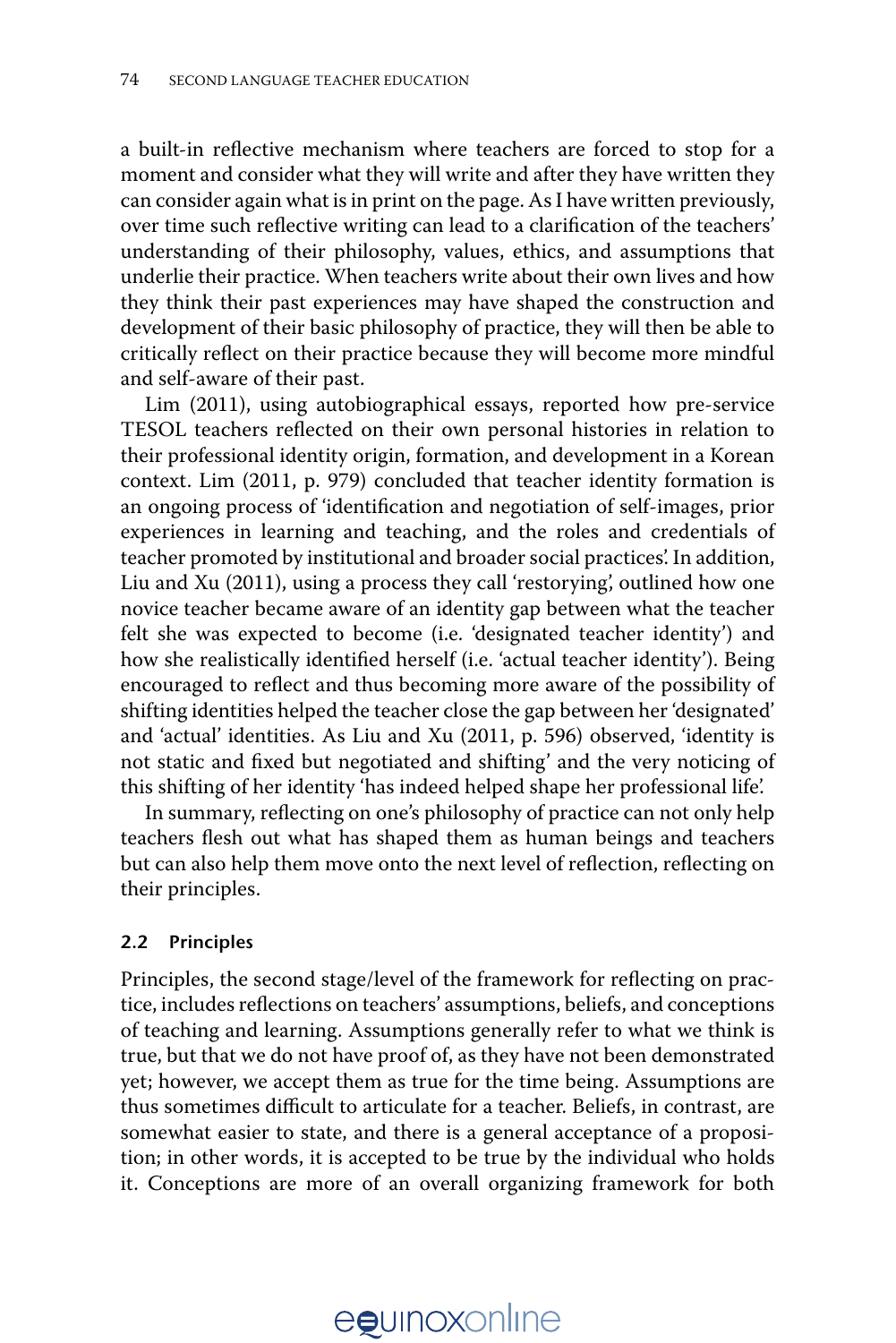assumptions and beliefs and they can mediate our response to situations involving both. All three are really part of a single system, and thus difficult to separate because they overlap a lot, and, although I treat them separately in the framework, I see them as three points along the same continuum of meaning related to our principles. Teachers' practices and their instructional decisions are often formulated and implemented (for the most part subconsciously) on the basis of their underlying assumptions, beliefs, and conceptions because these are the driving force (along with philosophy reflected on at level/stage one) behind many of their classroom actions. One of the many means that teachers have at their disposal when accessing their principles (assumptions, beliefs, and conceptions) is by exploring and examining the various images, metaphors, and maxims of teaching and learning. The images these metaphors and maxims produce become powerful introspective tools for teachers because they can be used as a lens to gain insight into their principles of practice.

Abednia, Hovassapian, Teimournezhad, and Ghanbari (2013) used reflective journals to encourage preservice TESOL teachers in Iran to foster awareness of their beliefs about teaching and learning English as a foreign language and especially how their TESOL teacher education program course-content related or not to their real-life classroom teaching experiences. As a result of such reflections, Abednia et al. (2013, p. 507) observed that the pre-service TESOL teachers were able to 'construct their own understanding of issues covered in the class in light of their personal experiences of teaching' as they became 'more aware of their implicit beliefs' about English language teaching in their particular context. Articulation of their implicit beliefs, according to Abednia et al. (2013), allowed the teachers to gain heightened awareness of their assumptions and beliefs and this awareness allowed them to evaluate and, in some cases, re-evaluate those beliefs in terms of their appropriateness. The pre-service TESOL teachers reported that they were then better able to identify their teaching strengths and areas needed for improvement and to gain the overall freedom to be able to continually modify their existing beliefs whenever appropriate.

Wan, Low, and Li (2011) also found that, when inservice TESOL teachers in China were encouraged to articulate and then reflect on their beliefs, but this time through metaphor analysis, it was a transformational experience for them because they were not only able to reappraise them in light of their current practices, but also make modifications to suit their new insight about themselves as TESOL teachers. Wan et al. noted that when these inservice TESOL teachers had articulated their beliefs about teaching and learning, they then began to modify their original metaphors especially if these did not match their newly articulated beliefs. Wan et al. observed that when these inservice TESOL teachers were encouraged to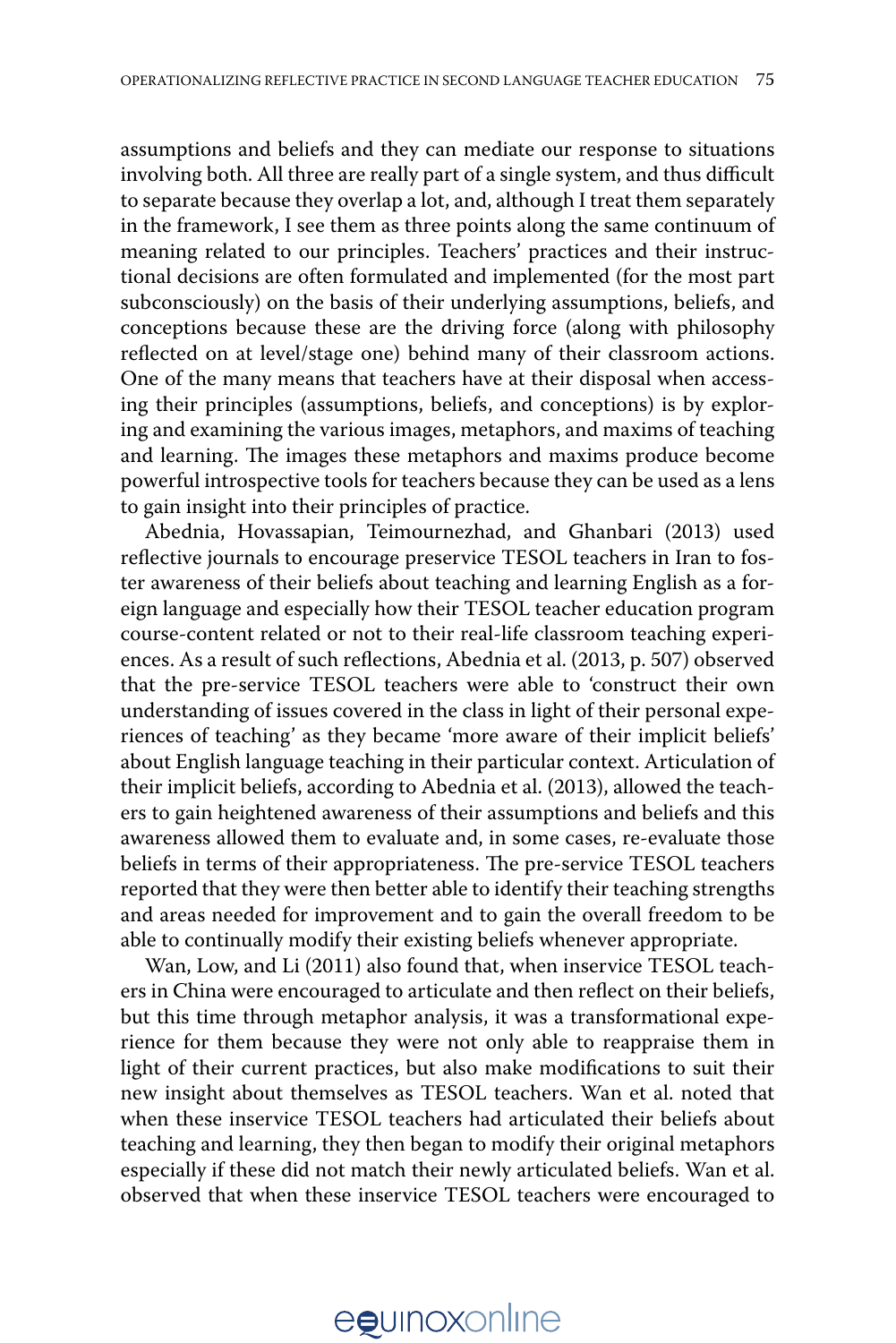reflect on their beliefs through the use of metaphor analysis, this activity enabled them to clearly identify and then clarify their teaching beliefs as they began to reject some of their initial metaphors for teaching because they noted that in reality they diverged from their beliefs.

#### 2.3 Theory

Following on from reflecting on our principles, we are now ready to reflect on our theory, the third level/stage of the framework. Theory explores and examines the different choices a teacher makes about particular skills taught (or they think should be taught) or, in other words, how to put their theories into practice. Influenced by their reflections on their philosophy and their principles, teachers can now actively begin to construct their theory of practice. Theory at this stage/level means that teachers consider the type of lessons they want to deliver on a yearly, monthly, or daily basis. All language teachers have theories, both 'official' theories we learn in teacher education courses and 'unofficial' theories we gain with teaching experience. However, not all teachers may be fully aware of these theories, and especially their 'unofficial' theories that are sometimes called 'theories-inuse'. Reflections at this stage/level in the framework include considering all aspects of a teacher's planning (e.g., forward, central, and backward planning – see below) and the different activities and methods teachers choose (or may want to choose) as they attempt to put theory into practice. As they reflect on their approaches and methods at this level, teachers will also reflect on the specific teaching techniques they choose to use (or may want to choose) in their lessons and if these are (or should be) consistent with their approaches and methods they have chosen or will choose. In order to reflect on these, they will need to describe specific classroom techniques, activities, and routines that they are using or intend to use when carrying out their lessons. Another means of accessing our theory is to explore and examine critical incidents (any unplanned or unanticipated event that occurs during a classroom lesson and is clearly remembered) because they can be a guide to a teacher's theory building.

In order to access reflections on theory, teachers can reflect on all aspects of lesson planning such as setting lesson objectives, implementing and assessing the lesson, as well as consciously reflecting on the functional roles they and their students perform or should perform during the lesson. In order to access theory at this stage or level of the framework, teachers are encouraged to reflect on their theoretical orientation to planning from among three main theoretical approaches: forward planning (teachers identify the content of the lesson first and then teaching methods that will be used to teach the content), central planning (teachers decide on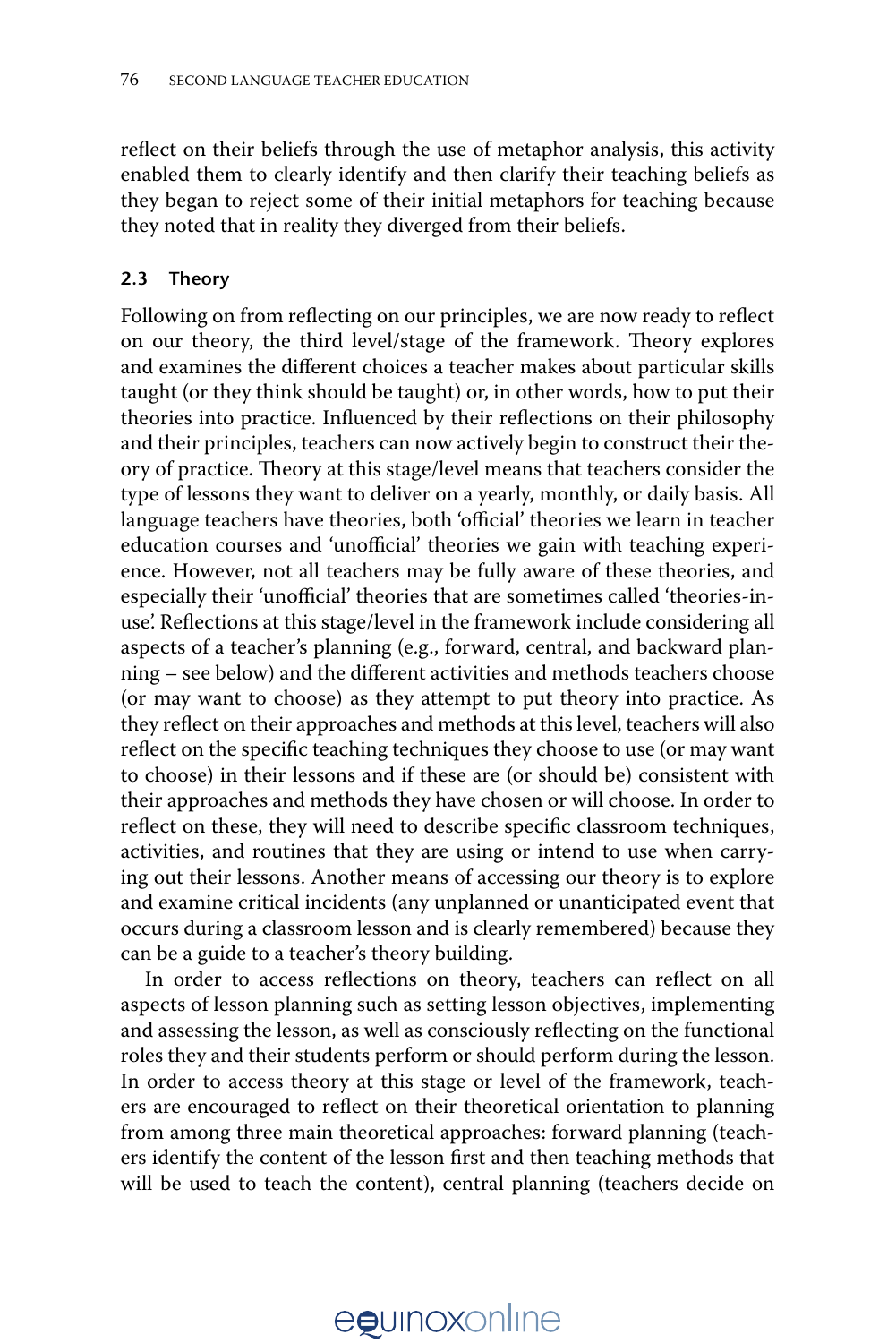teaching methods before choosing the content of lesson), and backward planning (teachers decide on their desired lesson outcomes first and then decisions about lesson activities). Another means of accessing our theory is to explore and examine critical incidents. Although critical incidents are situations that actually occur during practice, the next stage/level in the framework, I include them now because they can be used to guide a teacher's theory building.

Tan (2013), for example, explored the written reflections of pre-service TESOL teachers in Brunei in a teacher education program where the preservice TESOL teachers were required to observe teaching and then reflect on what they had observed in light of lesson planning and other aspects of teaching as they attended classes weekly on campus. Tan (2013, p. 823) reported that reflective dialoging (through writing) seemed to help the preservice TESOL teachers to not only reflect and 'talk through' their own reflections on planning and teaching, but also to 'understand and see other perspectives' rather than just their own. These other perspectives included an acknowledgement of their students' needs rather than their own needs.

Luo (2014) reported the positive effects of collaborative lesson planning to help strengthen the connection between theory and practice for inservice TESOL teachers, both 'local' English as a foreign language (EFL) teachers and native English speaking teachers (NEST) EFL teachers in elementary schools in Taiwan. As Luo (2014, p. 406) noted, the inservice TESOL teachers reported that of all the inservice TESOL training they had, the 'sessions on collaborative lesson planning [preferred by NESTs] and English language enhancement [preferred by local EFL teachers or NNESTs] were deemed most useful for the teachers'. Overall, such collaborations on lesson planning were perceived by all the inservice TESOL teachers according to Luo (2014, p. 406) as 'a context where they could share experiences and learn from other teachers'.

#### 2.4 Practice

Up to now, the framework has emphasized reflecting on philosophy, principles, and theory, or the 'hidden' aspect of teaching. Thus, we are now ready to reflect on the more visible behaviors of what we do as teachers, our practice, and what actually happens in the classroom. Reflecting on practice begins with an examination of our observable actions while we are teaching as well as our students' reactions (or non-reactions) during our lessons. Of course, such reflections are directly related to and influenced by our reflections of our theory at the previous level and our principles and philosophy. At this stage/level in the framework, teachers can reflect while they are teaching a lesson (reflection-in-action), after they teach a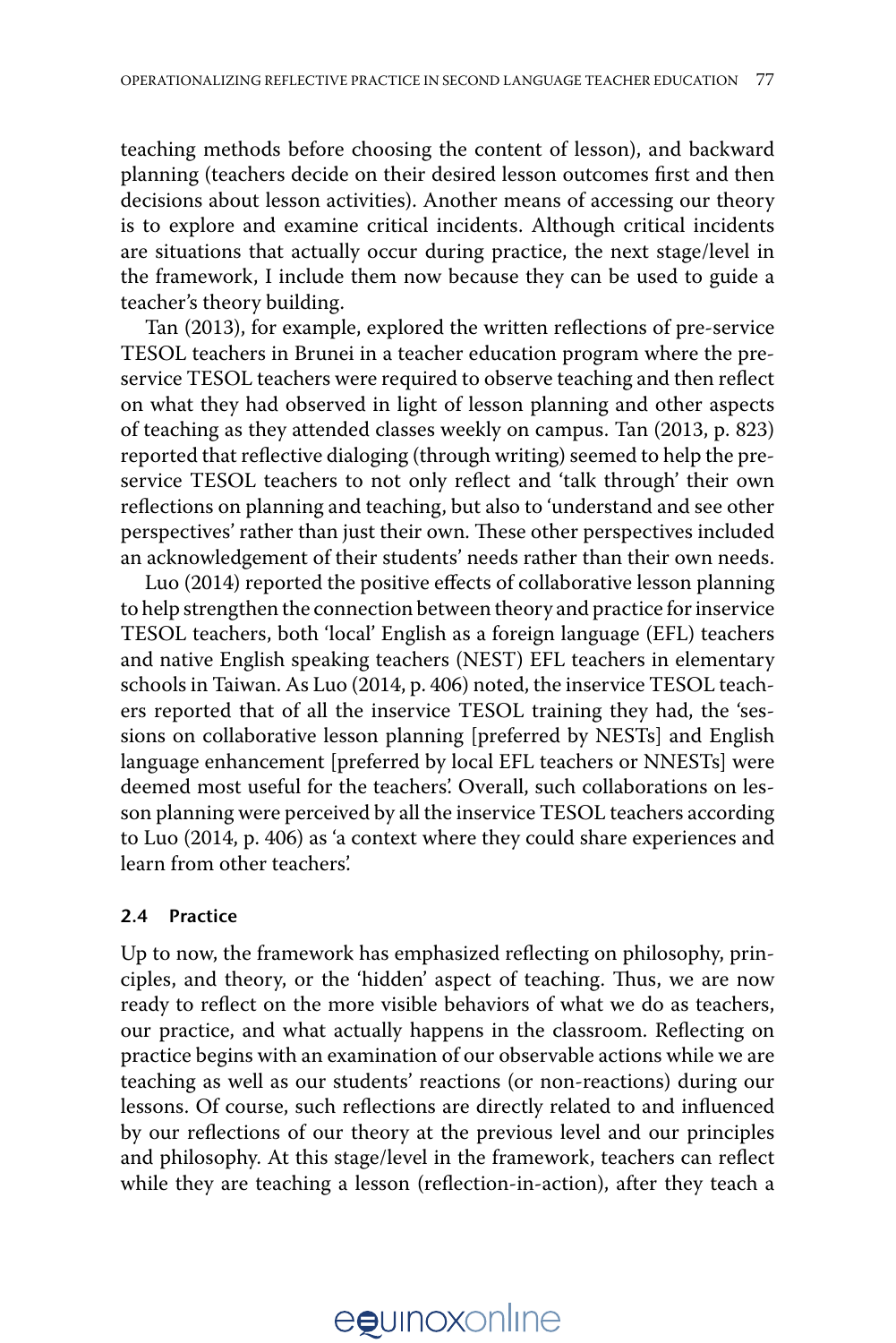lesson (reflection-on-action), or before they teach a lesson (reflection-foraction). When teachers engage in reflection-in-action they attempt to consciously stand back while they are teaching as they monitor and adjust to various circumstances that are happening within the lesson. When teachers engage in reflection-on-action they are examining what happened in a lesson after the event has taken place and this is a more delayed type of reflection than the former. When teachers engage in reflection-for-action they are attempting to reflect before anything has taken place and anticipate what may happen and try to account for this before they conduct the lesson.

Teachers have several different methods of accessing their reflections of practice. For example, teachers can engage in classroom observations (selfmonitoring, peer critical friendships, or group observations), and they can record (audio and/or video) their lessons and later transcribe the recordings for more accurate recount of what occurred. Teachers can also consider conducting action research on specific aspects of their practice if they think they need to improve some aspect of their teaching or their students' learning. Action research is classroom specific and involves entering a cycle of planning, acting, observing, and reflecting on an issue or problem within practice in order to improve such practice. Thus, the findings of the action research are carefully analyzed and there is some kind of follow-up action implemented and monitored (which usually involves entering a new cycle of refection).

Moser, Harris, and Carle (2012) were successful in encouraging preservice TESOL teachers in Japan to make some changes in their teaching when as they engaged in a special 'teacher-talk training course' in which they recorded and reflected on their own teacher talk while they were teaching. The pre-service TESOL teachers compared their own teacher talk before and after task performances. According to Moser et al. (2012, p. 86) the teachers reported that 'hearing their performances helped them improve prosodic features of their speaking'.

Fahim, Hamidi, and Najafi Sarem (2013) examined the impact of heightened self-monitoring on Iranian inservice TESOL teachers' reflections on their students' comments about their teaching and their willingness to alter their teaching practices in order to meet the stated needs of their students. Fahim et al. reported that when teachers engaged in self-monitoring and reflected on their teaching methodologies and perceived problems of their students, they said that they became better educators and this was transferred to their teaching practices because it resulted in the better performance of their students (in this case their willingness to communicate more in classes).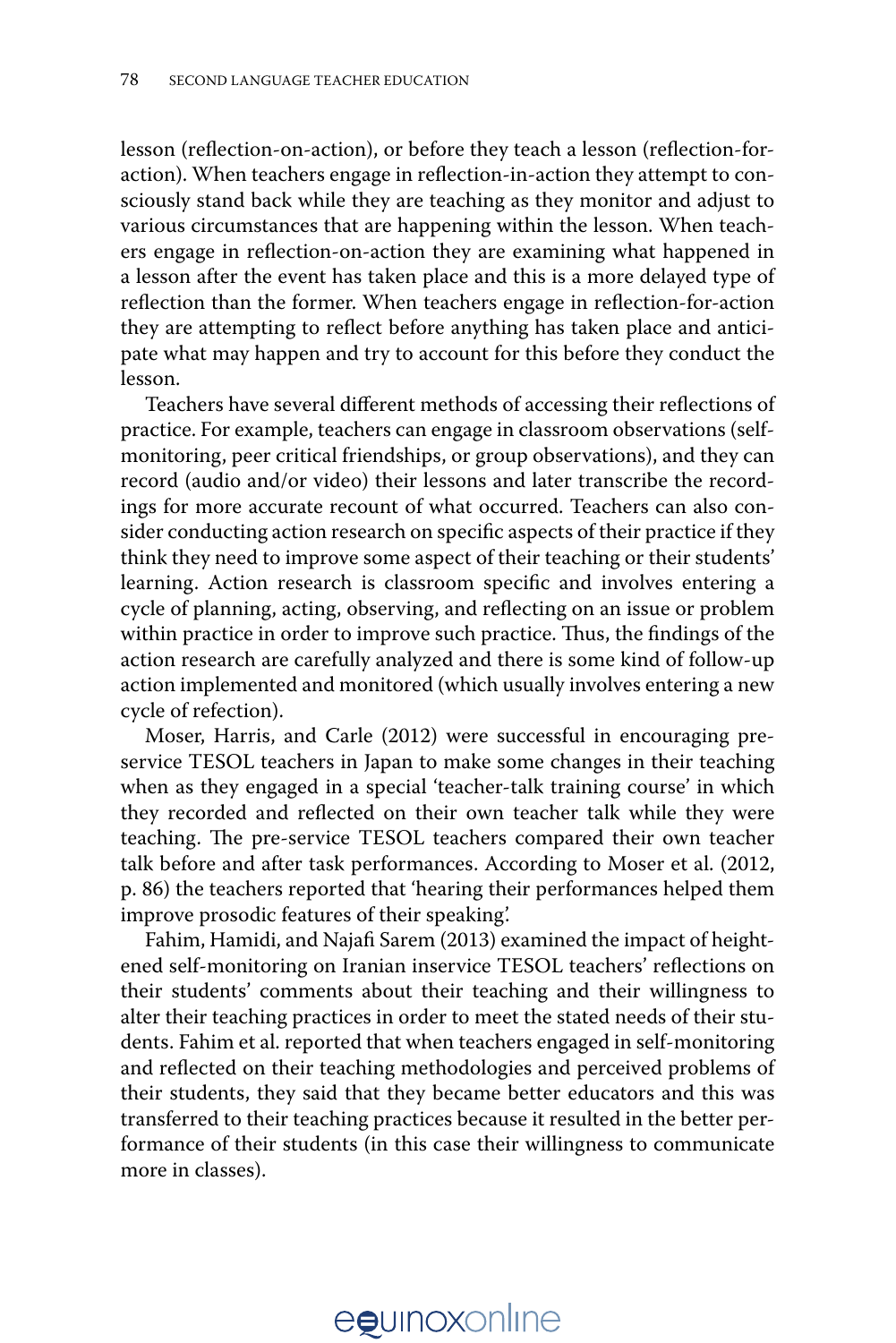#### 2.5 Beyond Practice

The final stage/level of the framework entails teachers reflecting beyond practice. This fifth stage/level of the framework takes on a sociocultural dimension to teaching and learning. This is called critical reflection and entails exploring and examining the moral, political, and social issues that impact a teacher's practice both inside and outside the classroom. Critical reflection moves the teacher beyond practice and links practice more closely to the broader socio-political as well as affective/moral issues that impact practice. Such a critical focus on reflections also includes teachers examining the moral aspect of practice and the moral values and judgments that impact practice.

Teaching is heavily influenced by social forces and political trends as there is the possibility of the presence of different types of discrimination inherent in different educational systems. In other words, no practice is without theory or ideology; every practice promotes some sort of ideology, and it is always best to be aware of this. Reflections at this level can assist teachers in becoming more aware of the many political agendas and economic interests that can (and do) shape how we define language teaching and learning. They can become more aware of the impact of their lessons on society and the impact of society on their practice by consciously engaging in critical pedagogy or critical action research, an extension of action research in the previous level.

Encouraging pre-service TESOL teachers in Iran to use journal writing to encourage reflection, Abednia (2012) for example, examined the ways critical TESOL teacher education contributes to TESOL teachers' overall development. As a result, Abednia (2012, p. 713) noted that the TESOL teachers adopted 'a critical and transformative approach to their career on their own initiative'. Abednia remarked that such a critical stance to language teacher education moved the teachers from a position of conformity to the dominant ideology that was present in language teacher education to a more critical autonomous position about their profession as a whole. As Abednia (2012, p. 712) observed, many of the teachers experienced a shift from thinking of 'ELT as merely aimed at teaching ESL/EFL' to 'going beyond language instruction and fulfilling educationally-oriented promises such as helping people become critical thinkers and active citizens'.

Birbirso (2012) also examined what can be done to facilitate effective critical reflection for pre-service TESOL teachers in teacher education programs in Ethopia. As a result of journal writing, Birbirso (2012, p. 865) observed that the teachers not only were able to reflect on their own assumptions, beliefs, and theories and how they could use this information to improve their practice, but could also make the shift beyond practice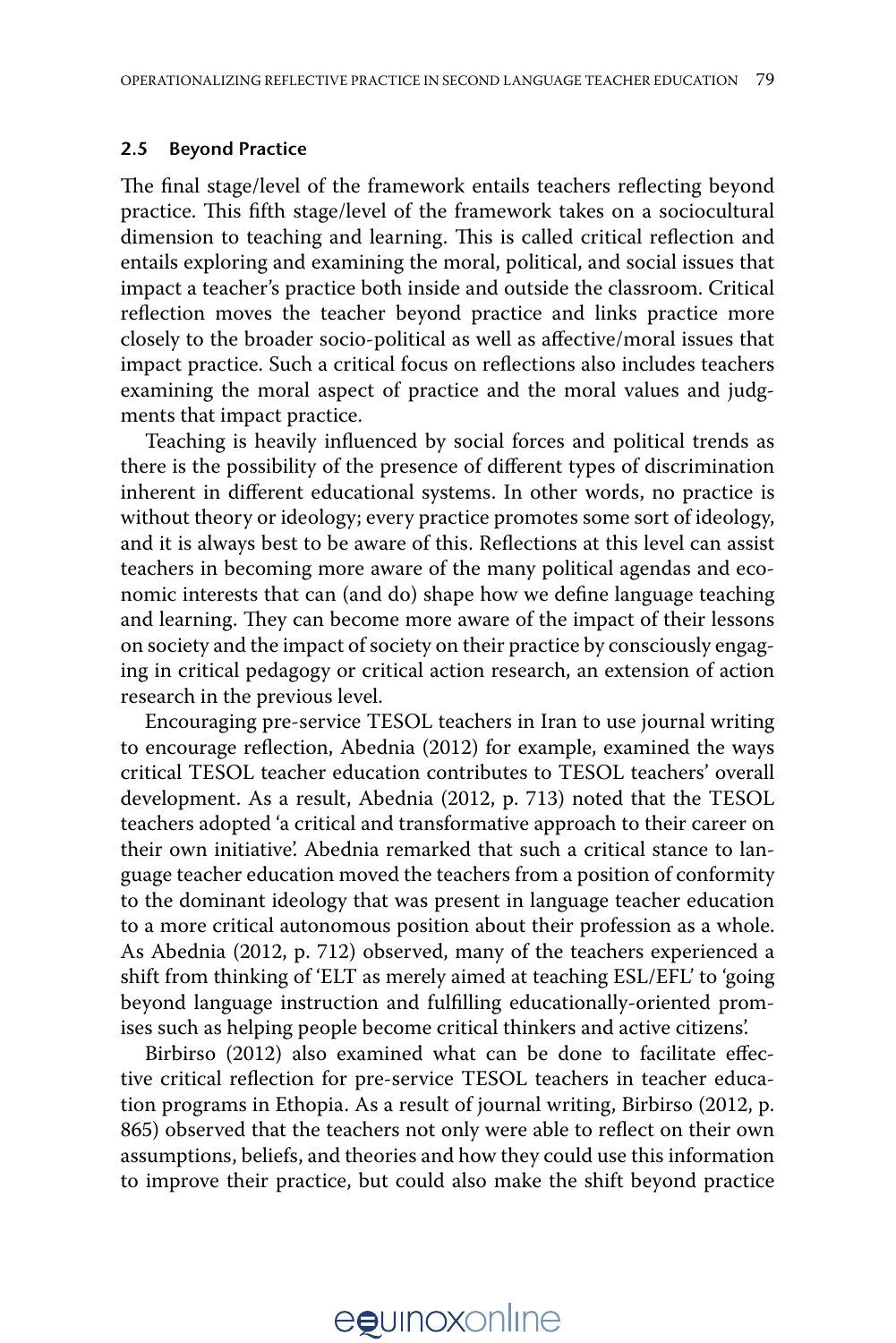and take a more critical stance on 'wider school practices and issues and how they relate to classroom behaviors, actions, and interactions'.

#### 3 Reflecting with the Framework

The framework can be navigated in three different ways: theory-into- (beyond) practice, (beyond) practice-into-theory, or a single stage application. Thus, it is a descriptive rather than a prescriptive framework. Teachers can take a deductive approach to reflecting on practice by moving from theory-into-practice or from stage/level 1, philosophy through the different stages to stage/level 5, beyond practice. Some may say that pre-service teachers, who do not have much classroom experiences, would be best suited to take such an approach because they can first work on their overall philosophical approach to teaching English to speakers of other languages and work their way through the different stages of principles (stage/level 2), theory (stage/level 3). When they reach the practicum stage, they will be well placed then to reflect on their practice (stage/level 4) and eventually move beyond practice (stage/level 5).

The following outlines a short case study of how one novice ESL teacher in his first year of teaching attempted to incorporate strategy training when teaching English reading classes to ESL students in a high school (from Farrell, 2015). The teacher attempted to teach reading strategy training in his classes from the start of the semester because he said they were 'taught this idea in my teacher preparation program'. He was especially interested in teaching his students the learning strategies of questioning, clarifying, and predicting as well as vocabulary recognition techniques to less proficient ESL students, many of whom were struggling with their reading comprehension and as a result did not like to read in English.

We started with a discussion of his philosophy of practice and the novice teacher stated: 'I have a definite philosophy of teaching: I think that all students always come first. If a particular program of course of action will benefit them, I will try to carry it out. If it's not going to benefit the students, I will try to scrap it or play it down'. He said that much of his approach to practice will have this philosophy as an underlying influence although he also realized that he had no real teaching experience and his practicum experience was only him observing others teach, so he said that he did not really get any ideas from that experience.

He was especially interested in teaching reading to struggling ESL students because he said that he felt this was his 'calling' or vocation as a teacher (see for more on 'teaching as a calling'). He said that he was not really interested in teaching students who were excellent as he said that they would probably not benefit much from his knowledge and that was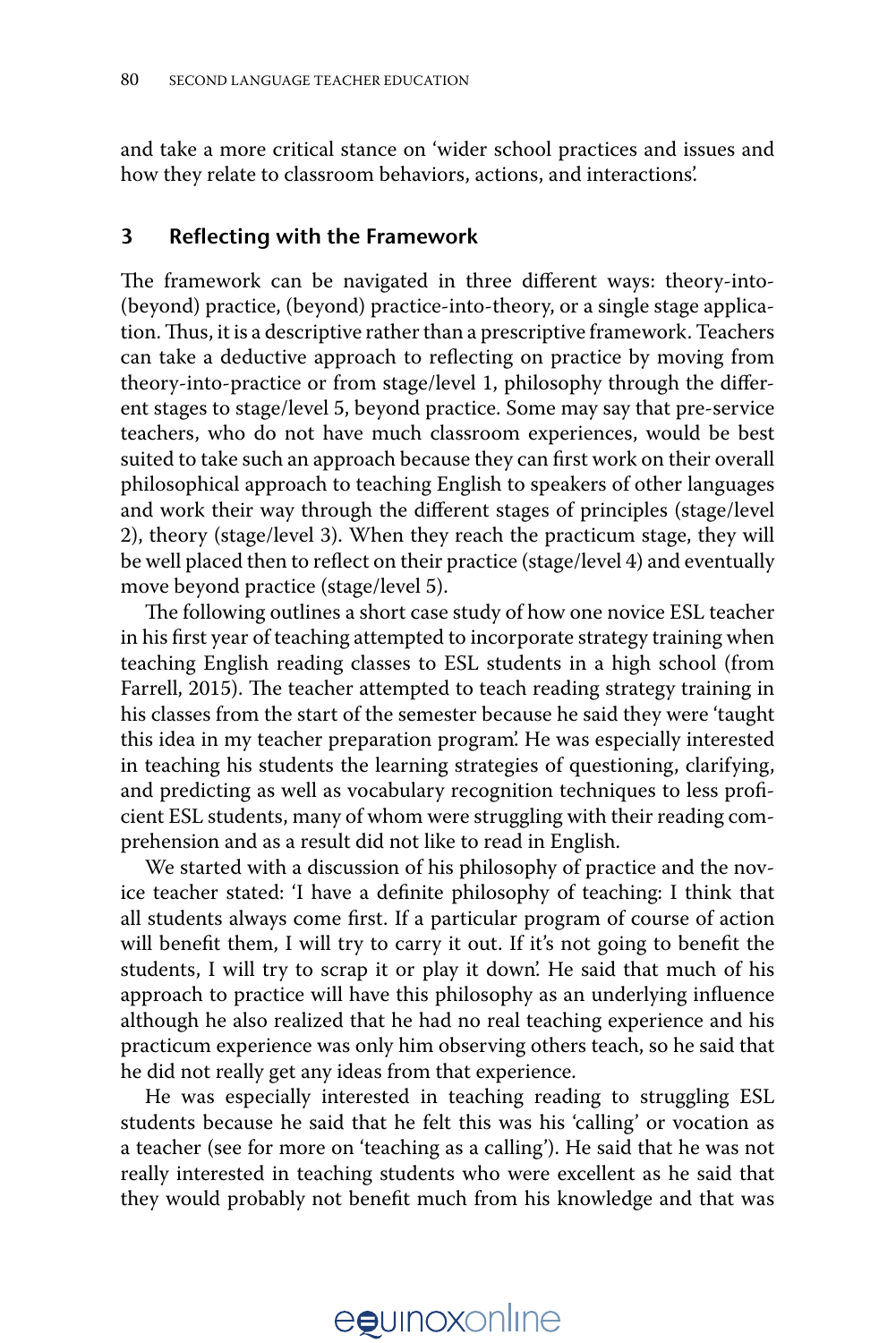not why he got into teaching. So, he asked me to observe his teaching of reading rather than any other language skill. He said that his beliefs about learning and teaching reading centered around learner strategy training that he studied about in his teacher education program. He believed that if you teach ESL struggling readers how to use strategies such as prediction, questioning, and clarifying they would become better readers. I observed five of his reading classes: two at the start of the second semester, two in the middle of the semester, and one near the end of the semester. Each observation covered two double periods of 40 minutes for each period except for the final observation which was one 40-minute class. Excerpts from each of the lessons are provided. These excerpts (in the form of episodes) show how the teacher attempted to incorporate strategy training into his teaching of English reading. The teacher authenticated the episodes and the interpretations that follow.

#### 3.1 Observed Lessons Start of Semester

These lessons were conducted at the start of the second week of the semester. The first lesson started with the teacher stating that he was going to review reading comprehension methods. In this lesson the teacher tried to get his students to think and reflect about how they usually read and how they answer reading comprehension questions after reading a text. First, the teacher took the students through what he called 'the traditional steps for answering ten reading comprehension questions' because he noted his students were used to this way of learning to read although he also noted how the students were not able to answer most of these questions. Then he attempted to introduce the learning strategy of prediction (that he learned in his teacher education program) while they are reading.

The following dialogue, as outlined in episode 1, shows how the teacher tried to introduce the strategy of prediction and how the class responded. The teacher makes a reference to 'this usual way on comprehension' in the first line indicating that in traditional English reading classes in his context, the students are asked to read a passage, underline and words they do not understand, and then answer the comprehension questions that follow the passage. The teacher then checks the answers and informs the students whether they are correct or not. He was trying to break this cycle.

#### *Episode 1*

**T**: *Which students don't follow this usual way of comprehension?* [Most hands went up] **T**: *Today another method…try and guess what is going to happen in a story.* [The teacher writes the title of the story 'The Last Dance' on board] **T**: *What is the first thing that comes to mind?* [No answers].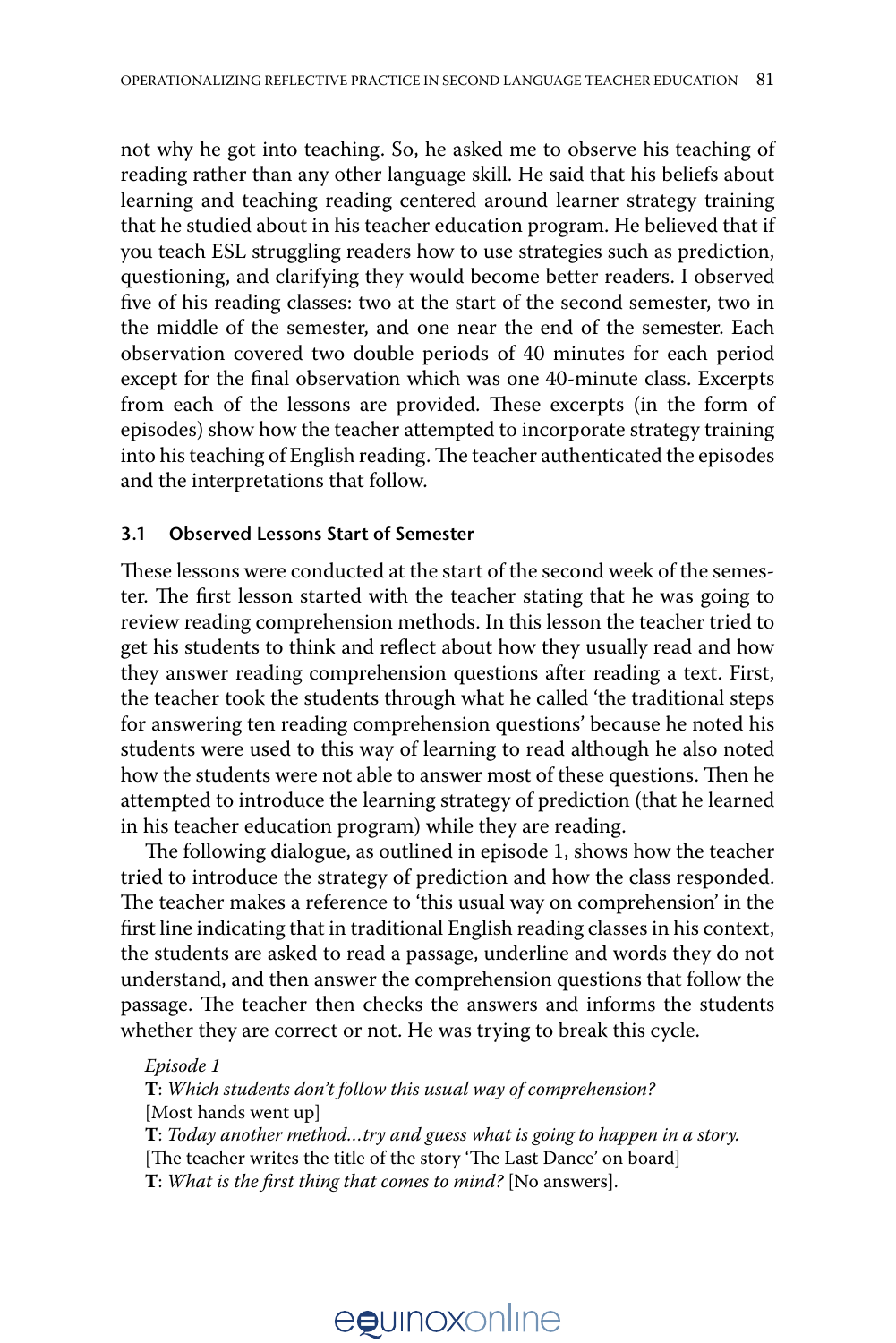**T**: *What will the story be about?* [No answers] **T**: *Read the first paragraph.*  **T**: *Now what do you think the story is or will be about?* [Teacher asks more questions about the first paragraph; no student able to answer]. [The teacher then asked the students about their metacognitive skills] **T**: *What happens in your mind? Thinking, predicting.* [No reaction from any student] **T**: *What is the next paragraph going to be about? Read like this.* [Students read] Key: **T**=teacher

This short exchange in episode 1 shows how the teacher was trying to get his students to think about their reading strategies and to consider using the strategy of prediction that he had learned during his teacher education program. However, the reality of the classroom and students he was teaching made him quickly realize that it was not going to be easy to introduce this strategy. Indeed, after this class he told me that he felt frustrated that his students were not responding to the idea of predicting while reading in the way he had hoped and that this was different to what he expected from his theory classes while he was training.

Nonetheless, he said that he saw some hope as the students had told him that they had never been asked about how they read (their reading strategies) before. They said they were usually told to read the passage silently (or aloud) and answer the comprehension questions. Thus, the teacher said that at least he got some response and that some of the students were becoming curious about what the teacher was trying to do. Consequently, he said that he would continue with strategy training as the students needed a new approach because they had failed to comprehend passages so often before in classes he had observed while he was on teaching practice and during his first year of teaching.

#### 3.2 Observed Lessons Mid-Semester

These lessons took place in the middle of the second semester. The teacher told me before this class that he had continued with strategy training since my last visit, especially the strategy of prediction for reading lessons. However, he said that he did not incorporate it into every reading lesson since the first set of lessons because he noticed the students were not responding. The class started with the teacher asking the students to read a passage silently. After ten minutes of silent reading, he asked the students to reflect on their learning as outlined in the following dialogue in episode 2.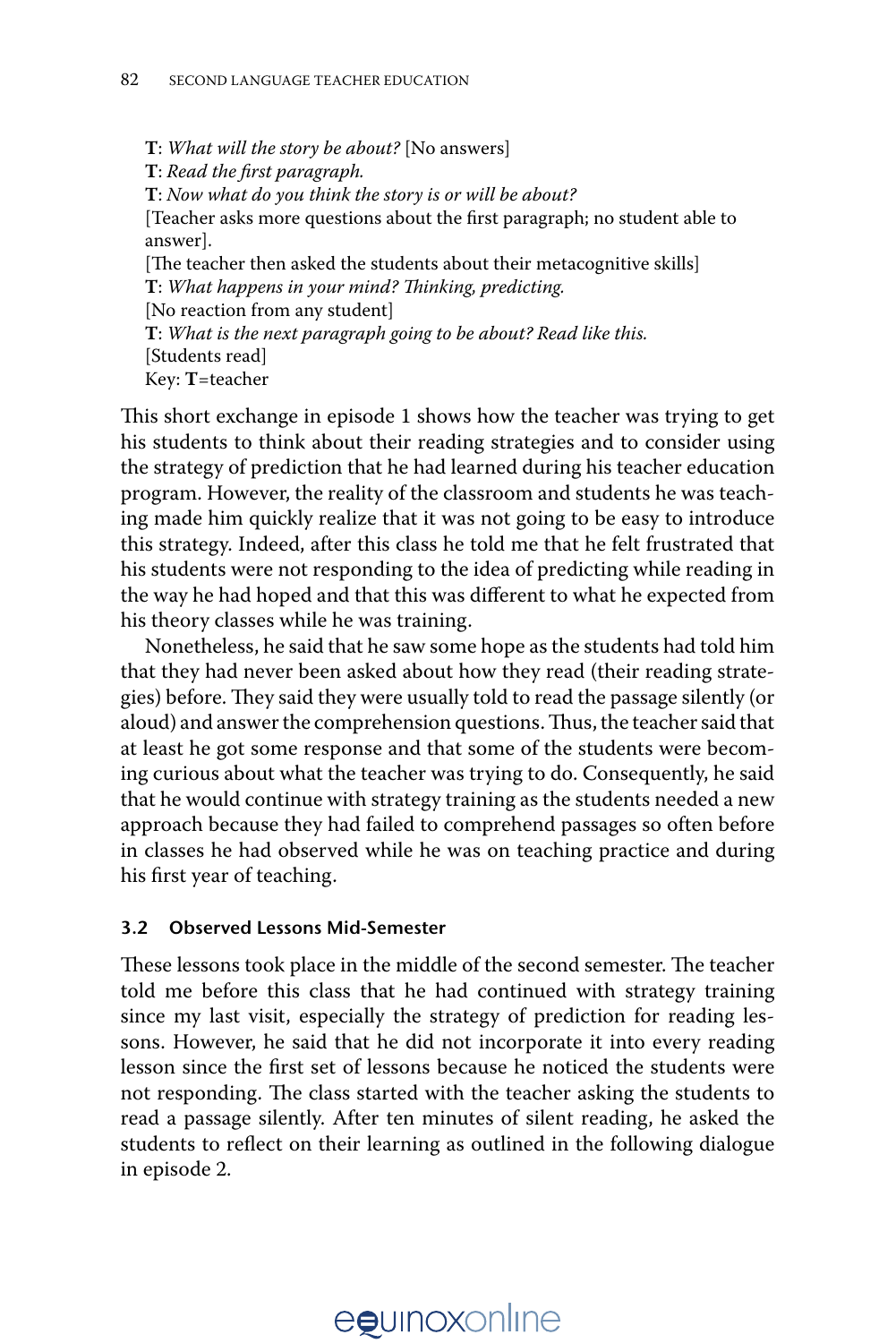*Episode 2* **T**: *How many used predicting?* [3 students raised their hands] **T**: *The rest of you…how many read each word?* [All students raised their hands]. **T**: *I advise you to try the new methods. I can't force you, but you will find it easier to answer comprehension questions. I know it works. Try it and you have a choice.* Key: **T**=teacher

Again, this short example in episode 2 shows how difficult it was for the teacher, as he said, 'to break the old habits of traditional reading approaches' especially for less proficient ESL readers. After class, the teacher said he was disappointed again that the students had not used the 'new' technique but he would keep trying. He said that he noticed a degree of resistance and he said, 'Old habits die hard'. He continued: 'It may be that weak readers tend to lock themselves into a pattern or cycle of self-doubt about their inability to read and that they cannot easily break from this'. The teacher noticed that the students were using their fingers to guide their eyes across the page, and he interpreted this physical act as further evidence that they were reading word for word. He also said that the students gave up easily if they encountered vocabulary they did not understand, if they did not understand the first sentence of a passage or paragraph, or if they could not answer the first comprehension question. In fact, they equated failure (and mental pain) with the act of reading. The teacher remarked that the students in his class had always 'groaned loudly' when he had told them that they were about to do a reading in English class.

So, at the mid-semester, point the teacher began to question the validity of his beliefs about strategy training for struggling ESL readers as he said he wondered now whether these strategies would, in fact, be useful for his students. He also worried that his classes may now have become boring for his students because he was trying to teach these new strategies. Up to this mid-semester point, he said that he had attempted strategy training in questioning, clarifying, (he did not give me any examples of how he taught these two strategies and I do not know how much time he spent on this strategy training), and predicting strategies with little success. He said that from this mid-semester on he would slow down and try to reinforce strategies already introduced. By this he said he would try to develop activities and exercises that would reinforce the strategies.

#### 3.3 Observed Lesson End-Semester

I then observed a class near the end of the semester. Before the class, the teacher said he was a bit frustrated with the slow uptake of any of the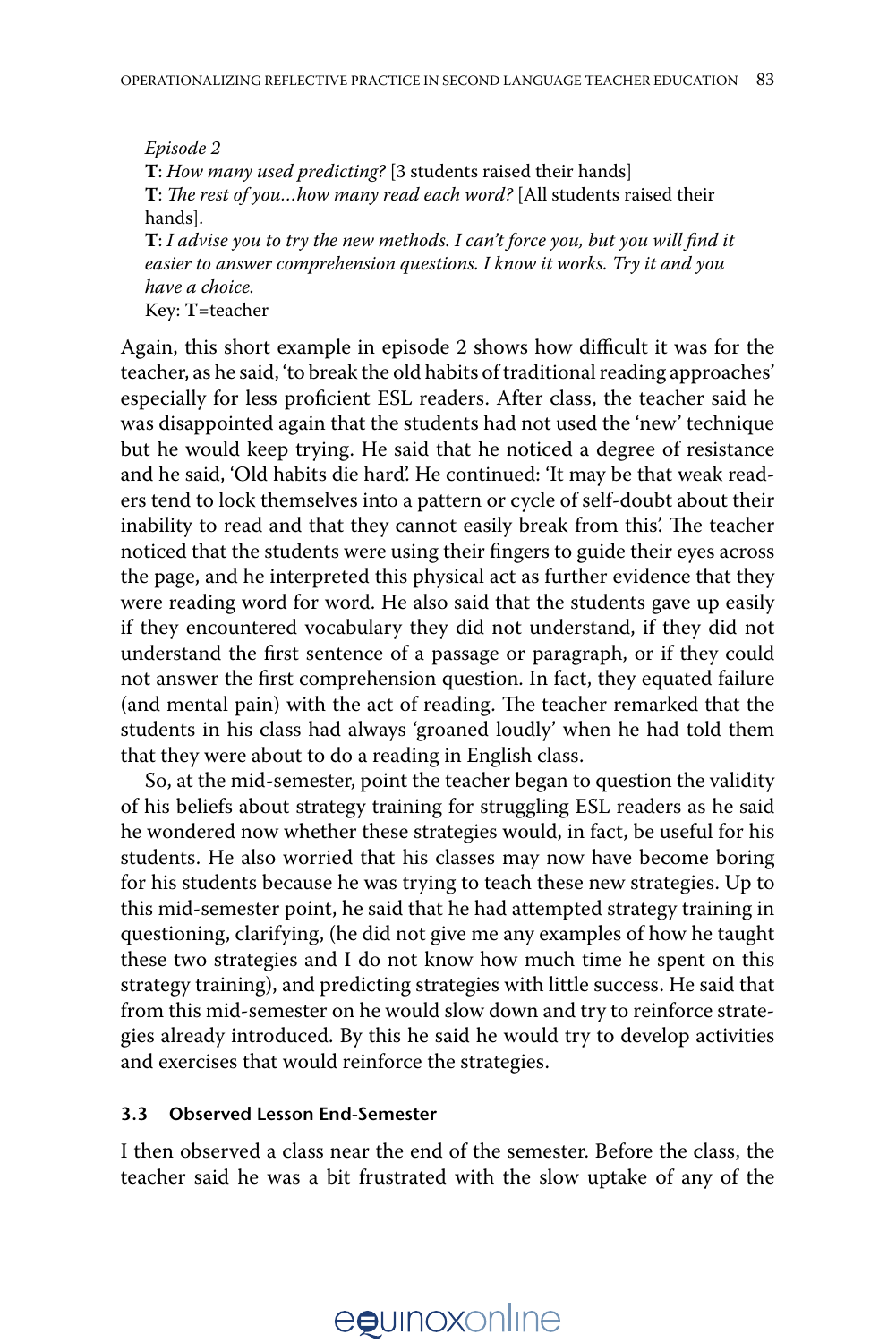reading strategies he had tried to teach the class because he said that the students had resisted many of them even though they could still not answer any of the ten or so comprehension questions that he sometimes asked in the usual, 'traditional way'. However, he pointed out that he was beginning to get them to predict 'a bit when reading' but that it was very slow and also hard work for him to keep pushing them to try to predict while they were reading. Episode 3, below, outlines part of the transcript of his attempts to get his students to predict once at the beginning of his lesson and again in the middle of the lesson.

#### *Episode 3*

**T**: *Today we will try to predict again…Not reading. Here is the title. What do you think the story will be about?* [Nearly all students' raised hands. Teacher then chooses some students to answer, and they give opinions] [15 minutes later students read first paragraph of story] **T**: *Don't worry about what kinds of words you don't know yet…only what type of passage it is. How many bothered about difficult words?* [Four hands raised – class of 40] **T**: *Are all the details important?* **Ss**: [Most shout] *No!* **T**: *What is important then?* **Ss**: [Most shout] *guess what story is about.* **T**: *Yes, to predict.* Key: **T**=teacher; **Ss**=students

Episode 3 shows how the teacher had to continually remind his students to try to predict what a reading would be about as they read and how this was always trying to remind them how important it was to have some strategy when reading. The teacher realized that it would take time to get his students to implement any reading strategies and so at the end of the semester he noted that he would have to spend time the following semester 'pushing reading strategies' but that it would not be easy.

This theory-driven approach to practice where philosophy and theory have an initial influence on practice is probably a natural sequence of development for pre-service and novice teachers because they do not have much teaching experience. When their early practices are observed, it is most likely that theory can be detected in their practice; however, over time, and with reflection, it is possible that their everyday practice will begin to inform, and even change, their philosophy and theory and they may come up with new principles of practice. Thus, continued reflection can nourish both practice and theory of practice. Of course, more experienced teachers can also choose to begin their reflections at stage/level 1, philosophy, especially if they consider their philosophy as a significant basis of their practice with principles, second, theory third, and so on through the framework.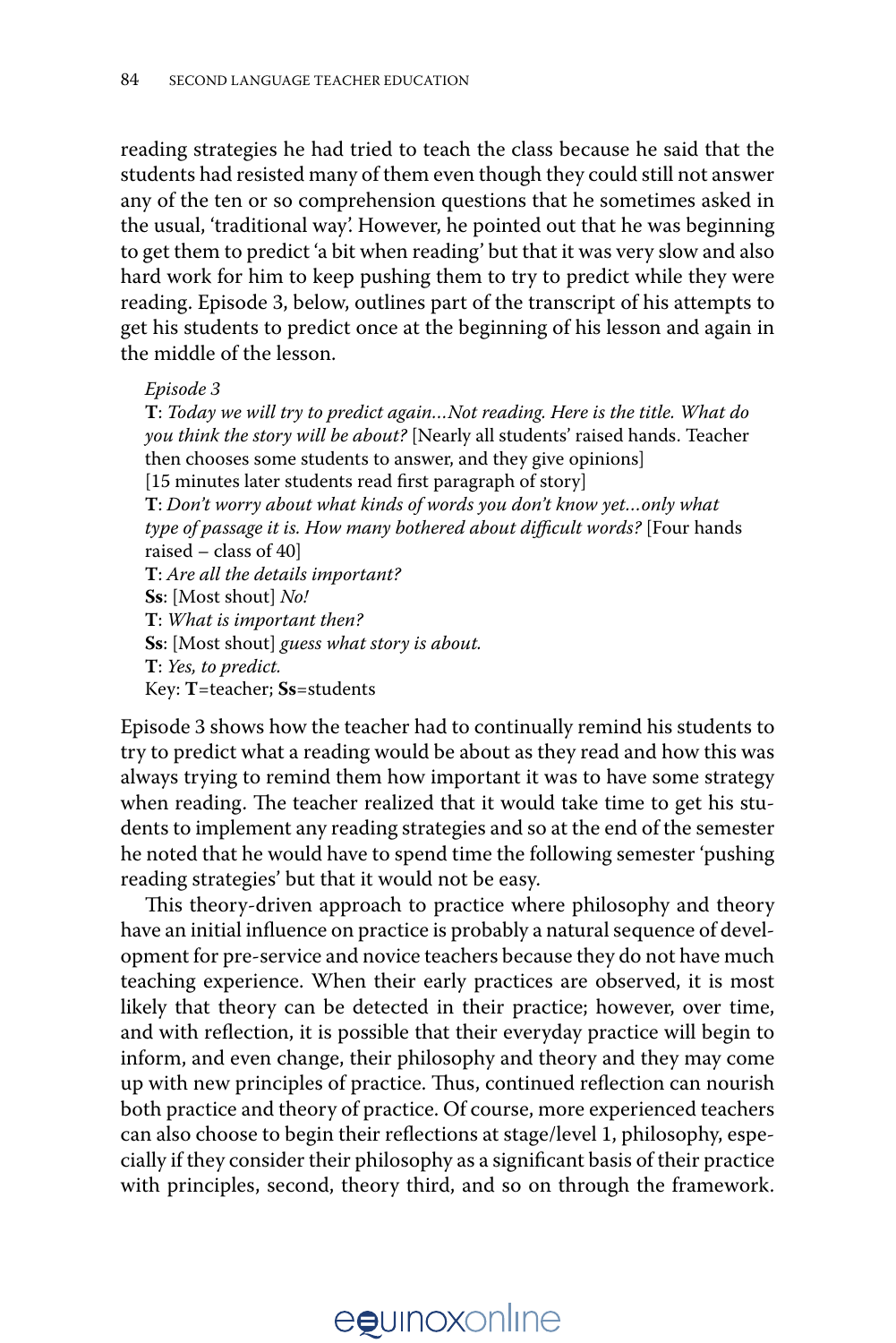However, because they will have more practical classroom experience, they may opt to begin their reflections on their practice and work back to their theory, principles, and philosophy and critical reflection.

### 4 Reflective Practice in SLTE: The Way Forward

Since its resurgence in the 1980s, reflective practice has mushroomed among the different professions as a mark of professional competence. This fascinating and complex topic has generated many different approaches, models, and typologies that, at times, have resulted in a great deal of uncertainty over the meaning of reflection. Many of the approaches that have proliferated are based on different theoretical underpinnings and some are even used to rationalize existing practices in a rather unreflective manner.

Reflective practice has also gained a stronghold in second language teacher education programs but with many different philosophical underpinnings and motivations behind the concepts used. Indeed, as Akbari, Behzadpoor, and Dadvand (2010) have noted, because reflection as a concept has been influenced by these many different philosophies and motivations in its genesis, it makes an exact definition of the term problematic for all situations. The current vagueness associated with reflection and reflective practice poses serious problems for teacher educators, teachers, administrators, and teacher education and development programs. In addition, the ambiguity of the concept of reflective practice has led some scholars in TESOL to question the whole value of encouraging teachers to engage in reflective practice wondering if this engagement will improve teaching or lead to better teachers than those who do not engage in any systematic reflection. Some others have dismissed reflective practice as just another bandwagon within a field (education and TESOL) of many bandwagons over the years.

These are all valid concerns related to this concept but I believe they have come about because reflective practice has been operationalized in too narrow and intellectual a manner. Indeed, a persistent issue that has been often cited with reflective practice recently is that the many approaches in TESOL are too narrow because they view reflection solely as an intellectual exercise and neglect the emotional dimension of reflection (Akbari, 2007). The danger here, of course, is that reflective practice has become ritualized – or just 'gets done' (Mann & Walsh, 2013, p. 293) – and mechanical because we reduce this 'reflection' to a set of prescriptive techniques and recipe-following checklists teachers must follow as they 'reflect'. Hence, I believe that it is both timely and important to provide an overall framework that operationalizes reflective practice in a holistic manner for TESOL professionals. This overall *framework for reflecting on practice* is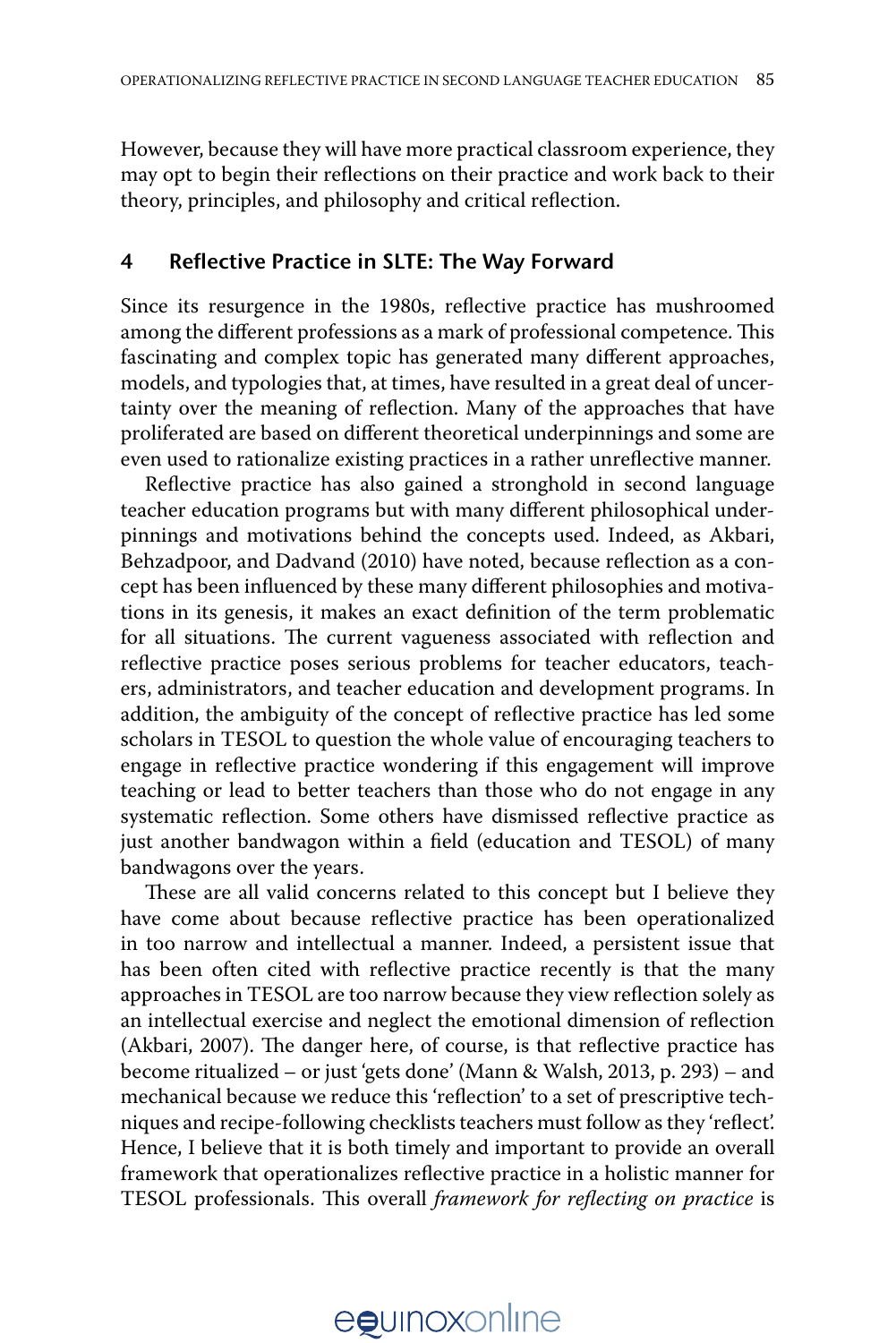designed so that language teachers can bring to the level of awareness that which usually remains hidden, the interconnectedness of their philosophy, principles, theories, and practice and also their reflections beyond practice. The results of these reflections can be used as a basis for further evaluation and decisionmaking when planning any future actions in and beyond the classroom.

Most recently, Farrell (2018) noted that when TESOL teachers were encouraged to reflect on their *philosophy,* research reported that teachers can better understand their teacher identity origins, formation, and development. When TESOL teachers were encouraged to reflect on *principles*, research reported that, as teachers became more aware of their previously tacitly held assumptions, values, and beliefs about teaching and learning, they were better able to re-evaluate them in light of their new knowledge. When teachers were encouraged to reflect on *theory* research reported that TESOL teachers were able to build repertoires and knowledge of instruction. When TESOL teachers were encouraged to reflect on their *practice*  and *theory*, the research reported an overall positive impact of classroom observations because they lead to enhanced awareness of theory and practice connections. When TESOL teachers were encouraged to reflect *beyond practice* in combination with *philosophy*, *principles*, *theory,* and *practice*, research reported that the teachers reflected well beyond their classroom teaching practices on such issues as social justice, teacher roles, and power differentials. Indeed, the results of Farrell's review revealed the global reach and robust nature of the concept of reflective practice research within the TESOL profession. Farrell concluded that TESOL has embraced the concept of reflective practice, but it must be careful to be on guard of others using it as a tool to 'fix' problems because this keeps TESOL teachers down when they are treated as technicians and consumers of research rather than generators of their own research.

### 5 Conclusion

Although reflective practice has, as Mann and Walsh (2013, p. 292) have noted, 'achieved a status of orthodoxy' in the field of TESOL, mostly it has been operationalized as a one-dimensional intellectual activity that ignores the inner lives of teachers and thus defeats the original purpose of the resurgence of reflection in teacher education to counter such technical rationality. I have thus argued for a more holistic approach to reflection in SLTE and this can be depicted in the framework for reflecting on practice (Farrell, 2015) where teachers examine their *philosophy, principles, theory, practice,* and *beyond practice* in order to better prepare them for the contexts they will teach in. As Farrell (2015, p. 25) states: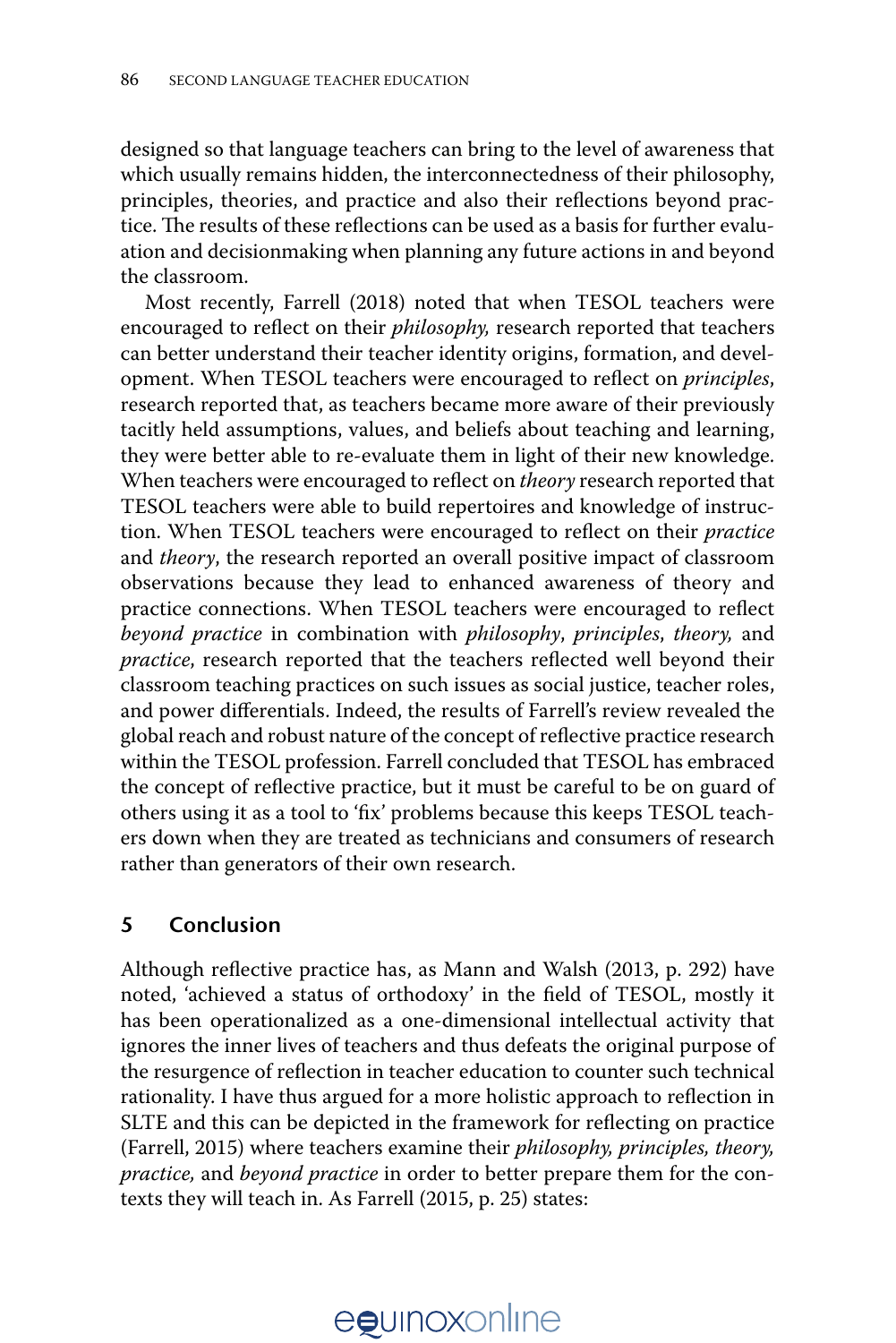When teachers write about their own lives and how they think their past experiences may have shaped the construction and development of their basic philosophy of practice, they will then be able to reflect critically on their practice because they will become more mindful and self-aware.

By outlining and describing the *framework for reflecting on practice* presented in this paper, I have attempted to provide a holistic reflective practice tool that can help teacher educators and teachers navigate and apply the framework in a holistic manner from whatever perspective they think will further their professional development aims in SLTE.

### Acknowledgments

This paper was first published in the defunct precursor journal to this journal, Journal of Second Language Teacher Education.

### References

- Abednia, A. (2012). Teachers' professional identity: Contributions of a critical EFL teacher education course in Iran. *Teaching and Teacher Education*, *28*(5), 706–717.<https://doi.org/10.1016/j.tate.2012.02.005>
- Abednia, A., Hovassapian, A., Teimournezhad, S., & Ghanbari, N. (2013). Reflective journal writing: Exploring in-service EFL teachers' perceptions. *System*, *41*(3), 503–514. <https://doi.org/10.1016/j.system.2013.05.003>
- Akbari, R. (2007). Reflections on reflection: A critical appraisal of reflective practice in L2 teacher education. *System*, *35*, 192–207. <https://doi.org/10.1016/j.system.2006.12.008>
- Akbari, R., Behzadpoor, F., & Dadvand, B. (2010). Development of English language teaching reflection inventory. *System*, *38*(2), 211–227. <https://doi.org/10.1016/j.system.2010.03.003>
- Birbirso, D. T. (2012). Reflective practicum: Experience of the Ethiopian context. *Reflective Practice*, *13*(6), 857–869. <https://doi.org/10.1080/14623943.2012.697886>
- Fahim, M., Hamidi, H., & Sarem, S. N. (2013). Investigating the role of teachers' self-monitoring in the learners' willingness to communicate: A case of Iranian EFL learners. *Journal of Language Teaching and Research*, *4*(3), 624–635. <https://doi.org/10.4304/jltr.4.3.624-635>
- Farrell, T. S. C. (2018). *Research on reflective practice in TESOL*. Routledge. <https://doi.org/10.4324/9781315206332>
- Farrell, T. S. C. (2015). *Promoting teacher reflection in second language education: A framework for TESOL professionals*. Routledge. <https://doi.org/10.4324/9781315775401>
- Freeman, D. (2016). *Educating second language teachers*. Oxford University Press.